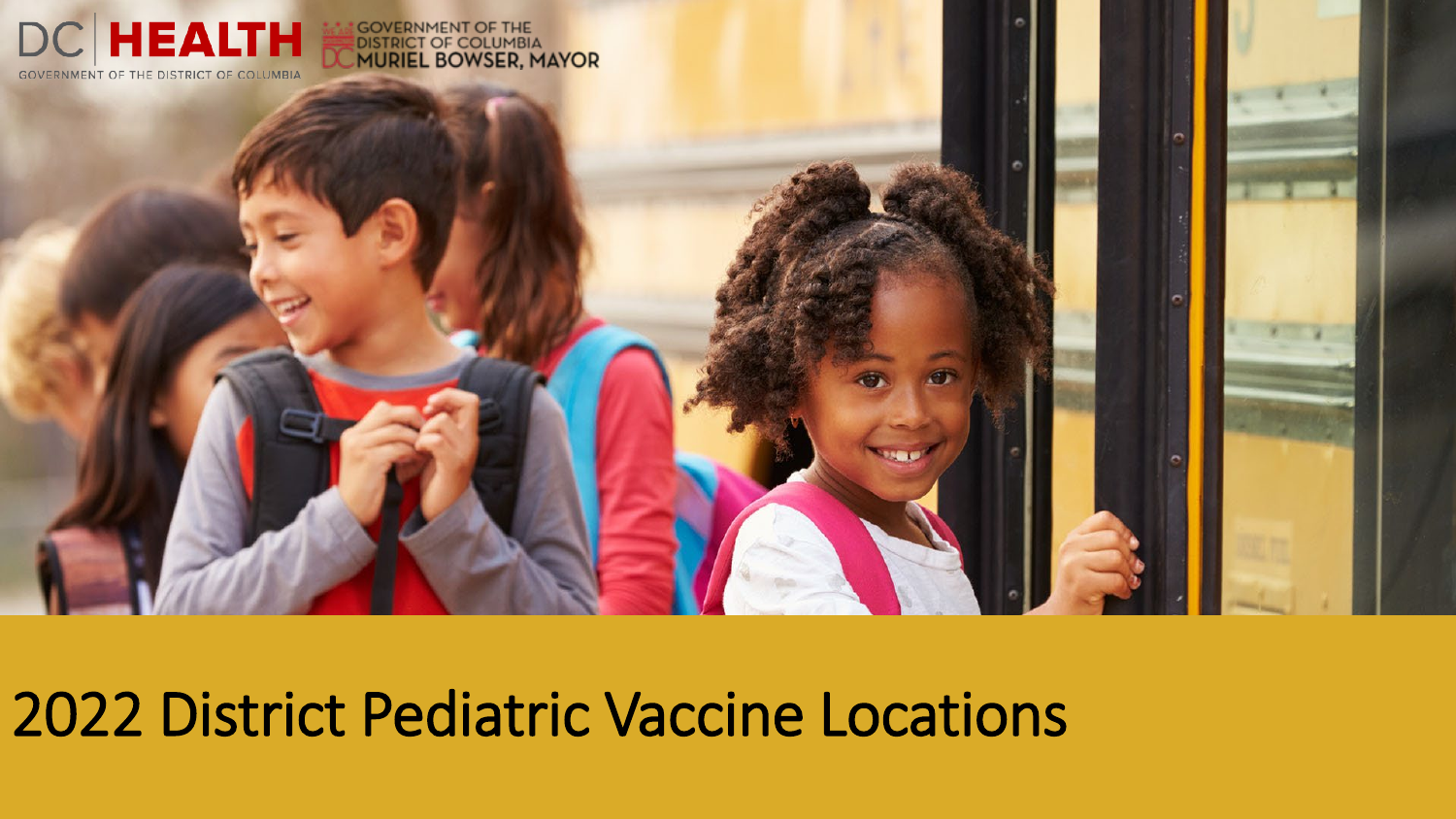#### **COVID-19 Vaccine Provider Map**

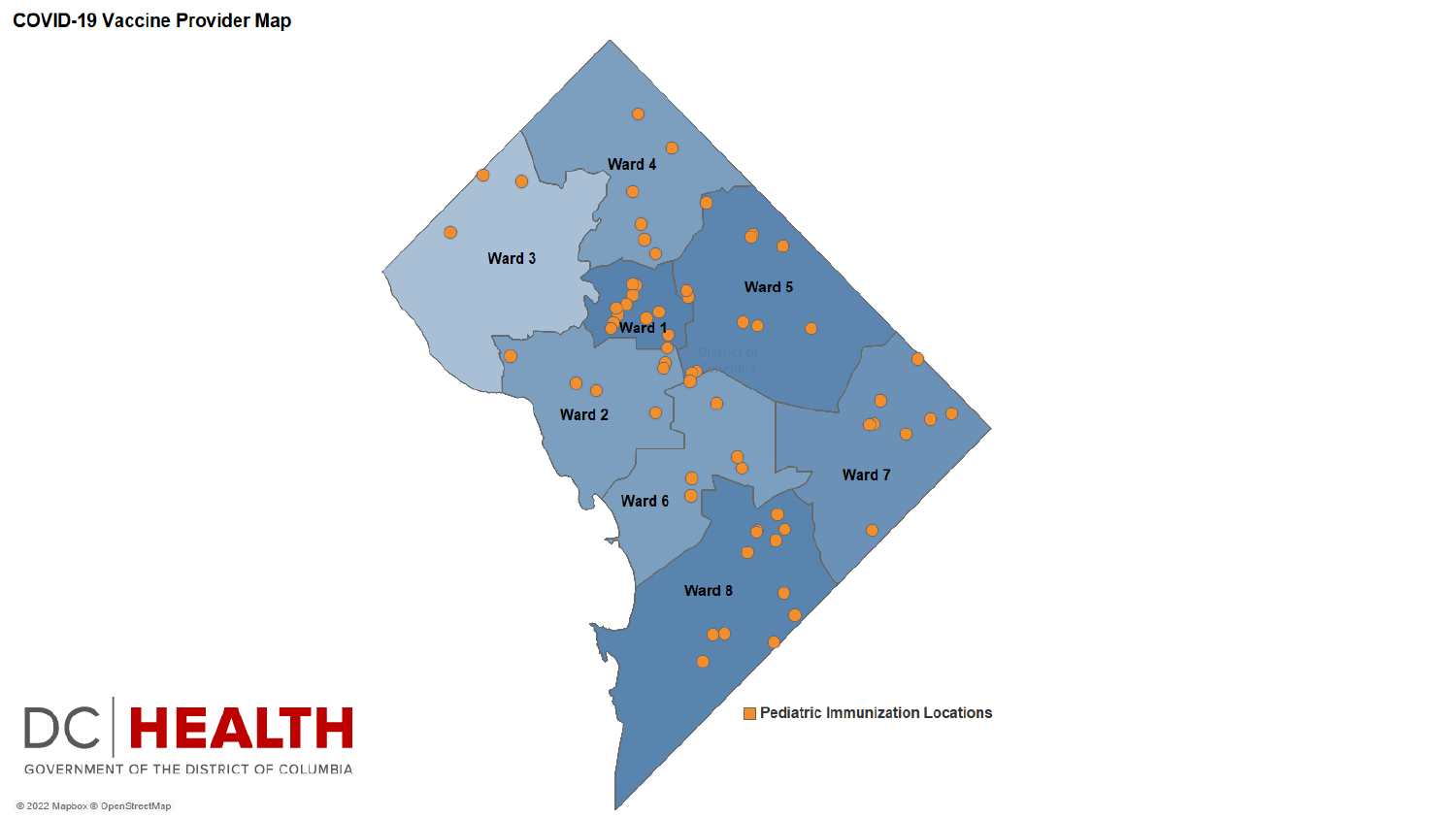

**LTH** 

Е Л

GOVERNMENT OF THE DISTRICT OF COLUMBIA

DC.

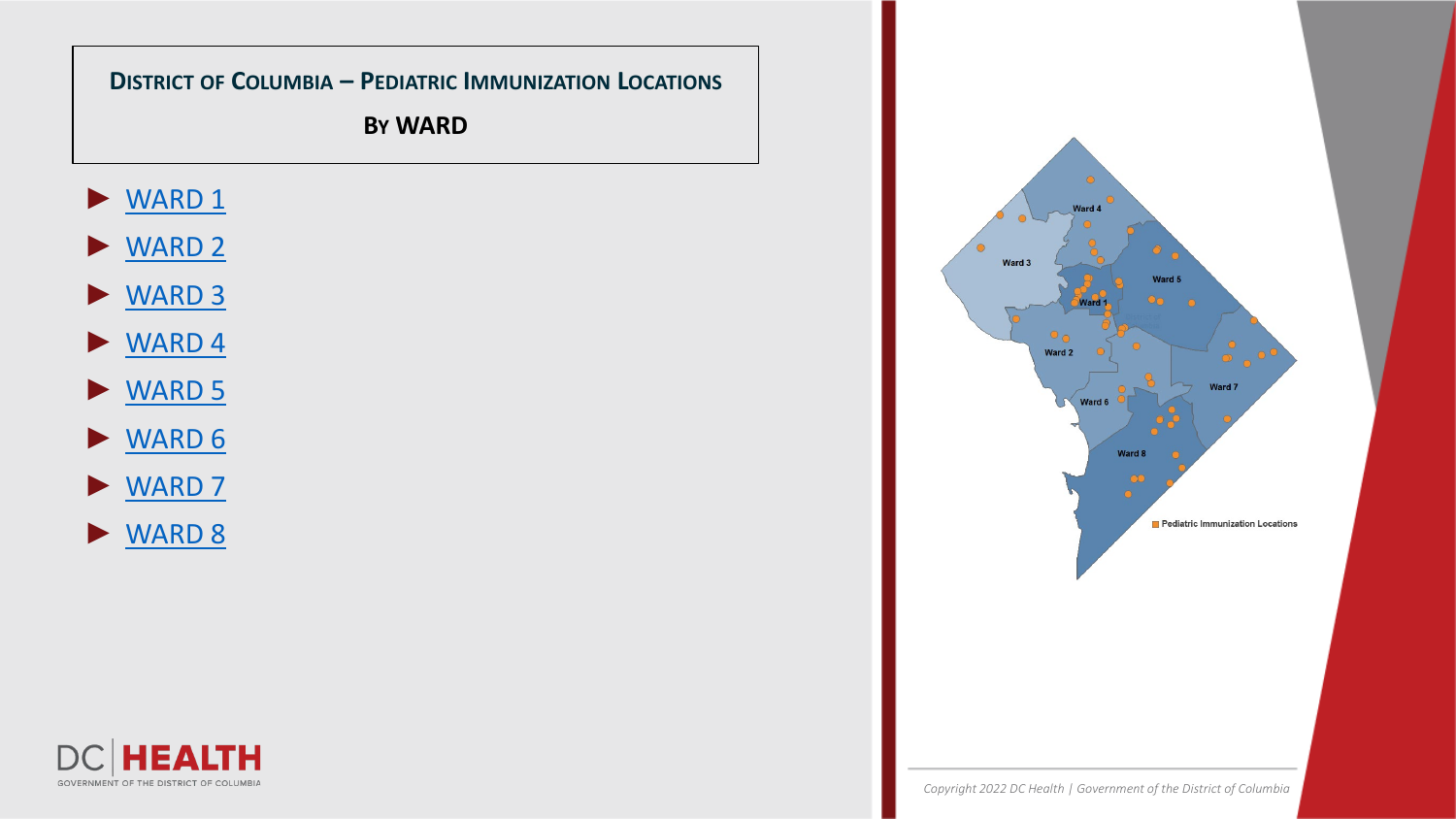<span id="page-3-0"></span>

#### **WARD 1 DISTRICT OF COLUMBIA – PEDIATRIC IMMUNIZATION LOCATIONS**

| <b>Facility</b>                                 | <b>Address</b>                     | <b>Phone</b>     | <b>Office Hours</b>                                                   | <b>COVID</b><br><b>Vaccine</b> | <b>Childhood</b><br><b>Vaccines</b> | <b>Medicaid</b> | Private/<br>Self-Pay |
|-------------------------------------------------|------------------------------------|------------------|-----------------------------------------------------------------------|--------------------------------|-------------------------------------|-----------------|----------------------|
| <b>Ahold Giant Pharmacies</b>                   | 1345 Park Road NW 20010            | (202) 777-1078   | Mon-Th 9am-9pm / Sat 9am-6pm / Sun 10am-5pm                           | ✓                              | $\boldsymbol{\mathsf{X}}$           | $\checkmark$    | $\checkmark$         |
| Children's Health Center<br>Columbia Heights    | 3336 14th Street NW 20010          | (202) 476-5580   | Mon-Sat 8am-4pm                                                       | ✓                              | $\checkmark$                        | $\checkmark$    | $\checkmark$         |
| <b>Children's National</b><br><b>Shaw Metro</b> | 641 S Street NW 20001              | (202) 476-2123   | Mon-Fri 8am-4pm / Sat 8am-4:30pm                                      | ✓                              | $\checkmark$                        | $\checkmark$    | ✓                    |
| <b>Children's Medical Home</b><br>Adam Morgan   | 1630 Euclid ST NW 20009            | (202) 476-5580   | Mon-Th 7:30am-8pm / Fri 7:30am-5pm                                    | $\checkmark$                   | $\checkmark$                        | $\checkmark$    | ✔                    |
| <b>Community of Hope</b>                        | 2250 Champlain St NW - 20009       | (202) 540-9857   | Mon-Tu-Th-Fri 8:30am-5pm / Wed. 8:30am-5pm / Sat 9am-3:30pm           | $\checkmark$                   | $\checkmark$                        | $\checkmark$    | $\checkmark$         |
| Community of Hope Marie Reed HC                 | 2155 Champlain St NW 20009         | (202) 540-9857   | Mon-Fri 8:30am-5pm / Sat 9am-3:30pm                                   | ✓                              | $\checkmark$                        | $\checkmark$    | $\checkmark$         |
| <b>District COVID Center</b>                    | 800 Euclid St NW                   | Walk-Up          | M-T-W 10am-8pm / Th 11am-9pm / Fr 9am-7pm / Sat 10am-8pm / Sun CLOSED | ✓                              | $\mathbf{x}$                        | $\checkmark$    | $\checkmark$         |
| <b>Howard University Family Practice</b>        | 2041 Georgia Ave NW #3300<br>20060 | $(202)$ 865-6100 | Mon-Fri 8:30am-5pm                                                    | ✔                              | $\checkmark$                        | $\checkmark$    | $\checkmark$         |
| La Clinica del Pueblo                           | 2831 15TH ST NW 20009              | (202) 462-4788   | Mon-Fri 10am - 4pm                                                    | $\checkmark$                   | $\checkmark$                        | $\checkmark$    | $\checkmark$         |
| Mary's Center Ontario Road                      | 2333 Ontario Road 20009            | (844) 796-2797   | Mon-Fri 8am-4:30pm                                                    | ✓                              | $\checkmark$                        | $\checkmark$    | ✓                    |
| Unity Health Care SBHC Cardozo HS               | 1200 Clifton St NW 20009           | (202) 727-5148   | Mon-Fri 8am-4:30pm                                                    | $\checkmark$                   | $\checkmark$                        | $\checkmark$    | $\checkmark$         |
| Unity Health Care, Inc. Columbia<br>Heights     | 1660 Columbia Road NW 20009        | $(202)$ 469-4699 | Mon-Th 8am-8pm / Fri 8a-5p / Sat 8a-Noon                              | ✓                              | $\checkmark$                        | $\checkmark$    | ✓                    |
| Unity Health Care, Inc.<br><b>Upper Cardozo</b> | 3020 14TH ST NW # 203 20009        | $(202)$ 469-4699 | Mon-Fri 8am-10pm / Sat 8am-2pm                                        | $\checkmark$                   | $\checkmark$                        | $\checkmark$    | √                    |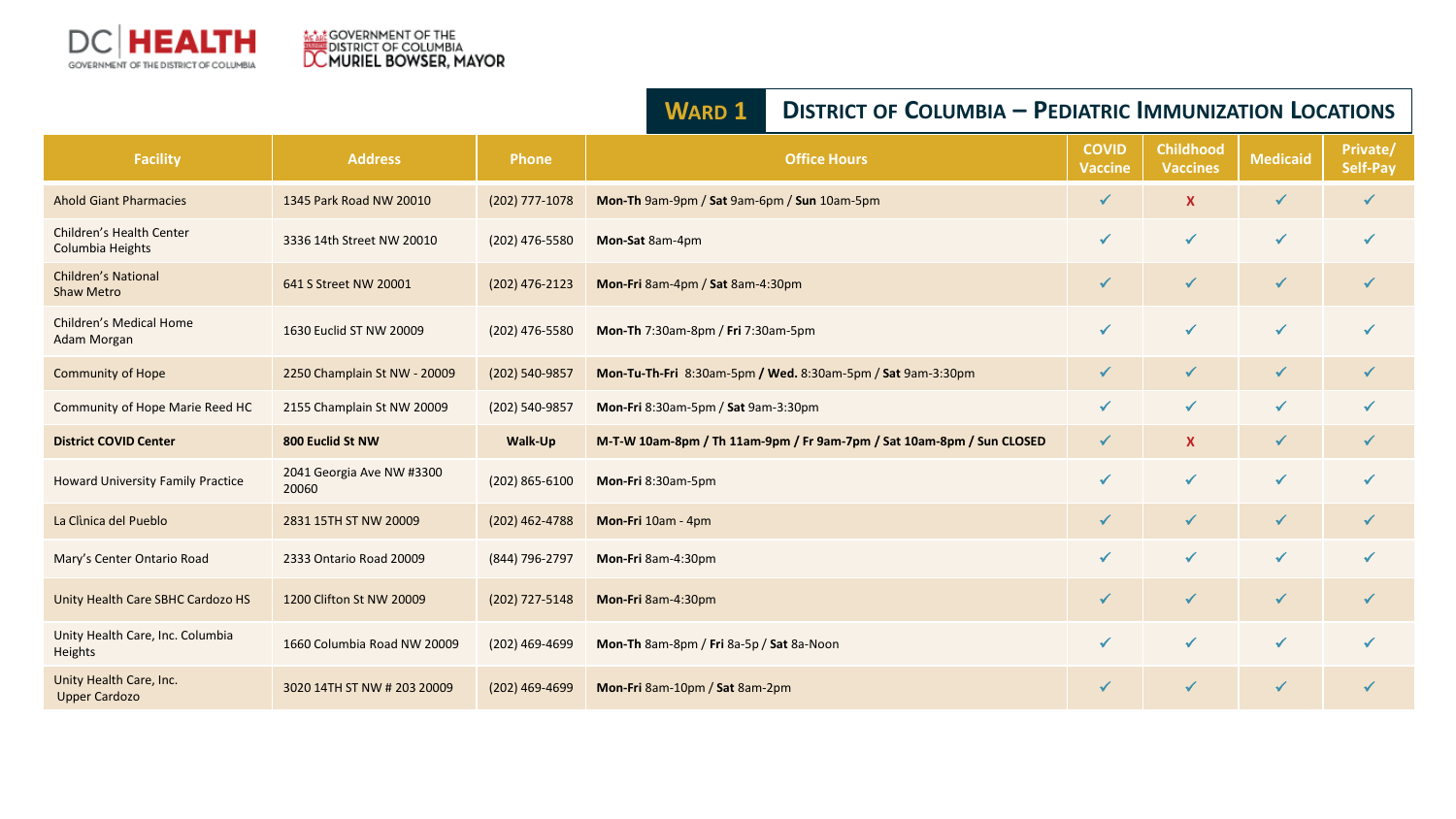<span id="page-4-0"></span>

|                                                      |                                                  |                  | <b>WARD 2</b>                                                         | <b>DISTRICT OF COLUMBIA - PEDIATRIC IMMUNIZATION LOCATIONS</b> |                                     |                 |                      |  |
|------------------------------------------------------|--------------------------------------------------|------------------|-----------------------------------------------------------------------|----------------------------------------------------------------|-------------------------------------|-----------------|----------------------|--|
| Facility – Ward 2                                    | <b>Address</b>                                   | <b>Phone</b>     | <b>Office Hours</b>                                                   | <b>COVID</b><br><b>Vaccine</b>                                 | <b>Childhood</b><br><b>Vaccines</b> | <b>Medicaid</b> | Private/<br>Self-Pay |  |
| <b>Ahold Giant Pharmacies</b>                        | 1400 7th St NW 20001                             | $(202)$ 238-0181 | Mon-Th 9am-9pm / Sat 9am-6pm / Sun 10am-5pm                           | ✔                                                              | $\mathbf{x}$                        | $\checkmark$    | ✔                    |  |
| Bread for the City Medical Clinic                    | 1525 7th St NW 20001                             | $(202)$ 265-2400 | Mon-Th 8:30am-5pm / Fri 8:30am-Noon / closed Tues 4:00-5:00pm         | ✔                                                              | $\checkmark$                        | $\checkmark$    | $\checkmark$         |  |
| Children's Pediatrics & Assoc Foggy<br><b>Bottom</b> | 2021 K St NW Suite 800 20006                     | $(202)$ 833-4543 | Mon-Fri 8am-5pm / Sat 9am-Noon                                        | ✓                                                              | $\checkmark$                        | $\sqrt{}$       | $\checkmark$         |  |
| <b>District COVID Center</b>                         | 926 F Street NW                                  | Walk-Up          | M-T-W 10am-8pm / Th 11am-9pm / Fr 9am-7pm / Sat 10am-8pm / Sun CLOSED | $\checkmark$                                                   | $\mathbf x$                         | $\checkmark$    | $\checkmark$         |  |
| <b>Medstar Health Pediatrics GUMC</b>                | 3800 Reservoir Rd NW 2 <sup>nd</sup> Fl<br>20007 | $(202)$ 444-8168 | Mon-Fri 8:30am-5pm                                                    | ✔                                                              | $\checkmark$                        | $\checkmark$    | $\checkmark$         |  |
| Michelle Barnes Marshall MD PC                       | 2440 M St NW 20037                               | (202) 775-0051   | Mon-Fri 9am-5pm / Fri 9am-1pm                                         |                                                                | $\sqrt{}$                           | $\checkmark$    |                      |  |
| <b>West End Pediatrics</b>                           | 2440 M St NW #322, 20037                         | $(202)$ 758-3210 | Mon-Fri 9am-5pm / Sat (first and third of the month) 9:00am-1:00pm    | $\checkmark$                                                   | $\checkmark$                        | $\mathsf{X}$    |                      |  |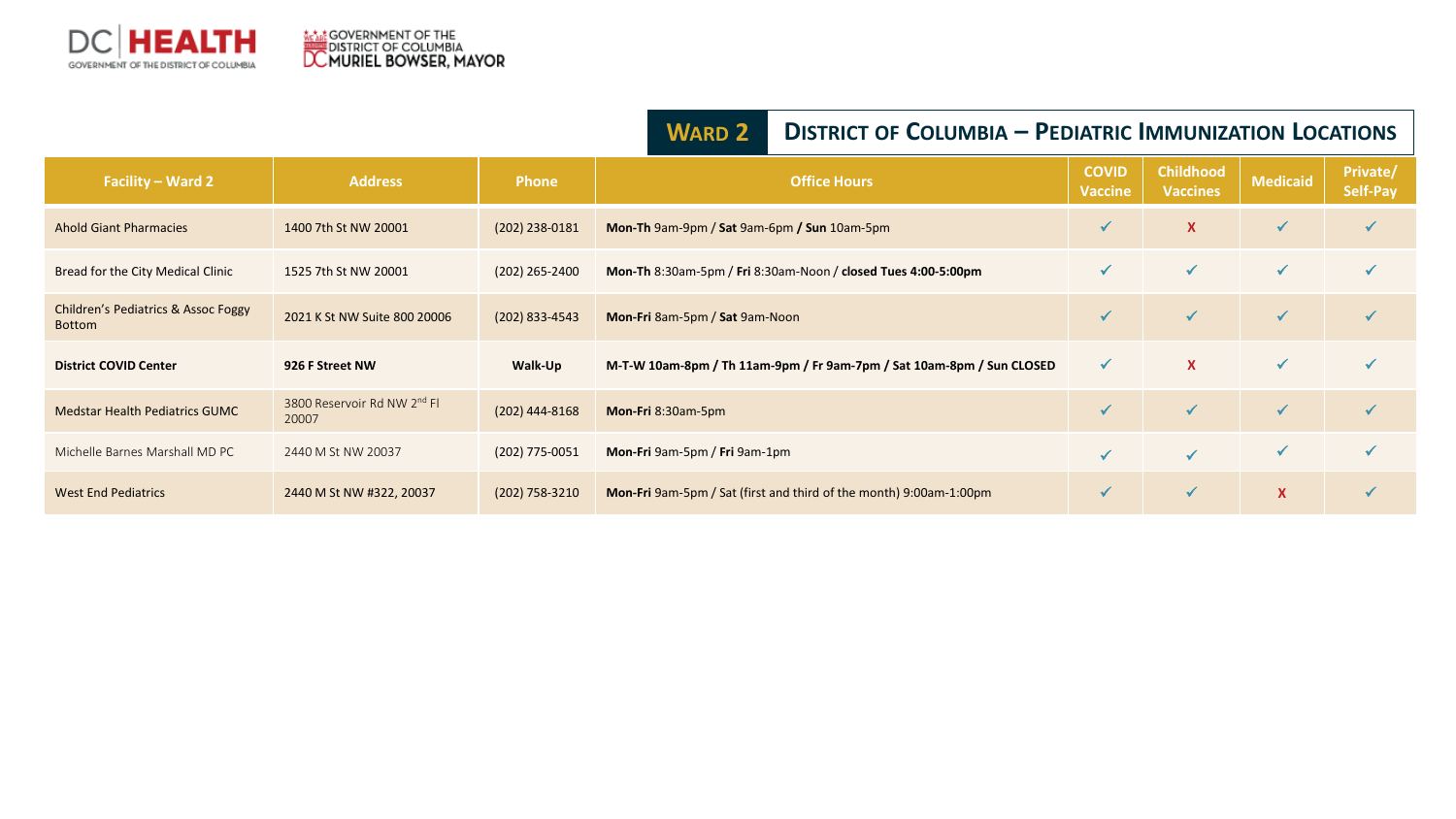

|                                       |                                         |                  | WARDS $3 - 4$                                                         | <b>DISTRICT OF COLUMBIA - PEDIATRIC IMMUNIZATION LOCATIONS</b> |                                     |                           |                      |  |
|---------------------------------------|-----------------------------------------|------------------|-----------------------------------------------------------------------|----------------------------------------------------------------|-------------------------------------|---------------------------|----------------------|--|
| Facility - Ward 3                     | <b>Address</b>                          | <b>Phone</b>     | <b>Office Hours</b>                                                   | <b>COVID</b><br><b>Vaccine</b>                                 | <b>Childhood</b><br><b>Vaccines</b> | <b>Medicaid</b>           | Private/<br>Self-Pay |  |
| Chevy Chase Pediatric Center          | 5225 Connecticut Ave NW #103<br>20015   | $(202)$ 363-0300 | Mon-Fri 9am-5pm / Sat 9am-Noon                                        | ✓                                                              | $\checkmark$                        | $\boldsymbol{\mathsf{x}}$ | ✔                    |  |
| <b>District COVID Center</b>          | 5335 Wisconsin Avenue NW                | Walk-Up          | M-T-W 10am-8pm / Th 11am-9pm / Fr 9am-7pm / Sat 10am-8pm / Sun CLOSED | $\checkmark$                                                   | $\mathbf{x}$                        | $\checkmark$              | $\checkmark$         |  |
| <b>Spring Valley Pediatrics</b>       | 4850 Massachusetts Ave NW<br>#200 20016 | $(202)$ 966-5000 | Mon-Fri 9am-5pm                                                       | $\checkmark$                                                   | $\checkmark$                        | $\boldsymbol{\mathsf{x}}$ | $\checkmark$         |  |
| Facility - Ward 4                     | <b>Address</b>                          | <b>Phone</b>     | <b>Office Hours</b>                                                   | <b>COVID</b><br><b>Vaccine</b>                                 | <b>Childhood</b><br><b>Vaccines</b> | <b>Medicaid</b>           | Private/<br>Self-Pay |  |
| <b>Children's Medical Care Center</b> | 5425 14th St NW 20011                   | (202) 291-0147   | Mon-Fri 8am-4:30pm                                                    | X                                                              | $\checkmark$                        | $\checkmark$              | $\checkmark$         |  |
| Children's National Shepherd Park     | 7125 13th Place NW 20012                | $(202)$ 545-2900 | Mon-Sat 8am-4pm / Mon-Thur 5pm-8pm (Virtual Visits)                   | $\checkmark$                                                   | $\checkmark$                        | $\checkmark$              | $\checkmark$         |  |
| <b>District COVID Center</b>          | 4704 13th Street NW                     | Walk-Up          | M-T-W 10am-8pm / Th 11am-9pm / Fr 9am-7pm / Sat 10am-8pm / Sun CLOSED | $\checkmark$                                                   | $\mathbf{x}$                        | $\checkmark$              | $\checkmark$         |  |
| Mary's Center Georgia Avenue          | 3912 Georgia Ave NW 20010               | (844) 796-2797   | <b>Mon-Fri</b> 9:00 am $-$ 5:00 pm                                    | ✓                                                              | $\checkmark$                        | $\checkmark$              | $\checkmark$         |  |
| MedStar Health Roosevelt HS           | 4301 13th St NW 20011                   | $(202)$ 724-4086 | Mon-Fri 8:30am-4:30pm                                                 | $\checkmark$                                                   | $\checkmark$                        | $\checkmark$              | $\checkmark$         |  |
| Mary's Center SBHC Coolidge HS        | 6315 5th St NW 20011                    | (202) 698-1383   | Mon-Fri 8:30am-4:30pm                                                 | $\checkmark$                                                   | $\checkmark$                        | $\checkmark$              | √                    |  |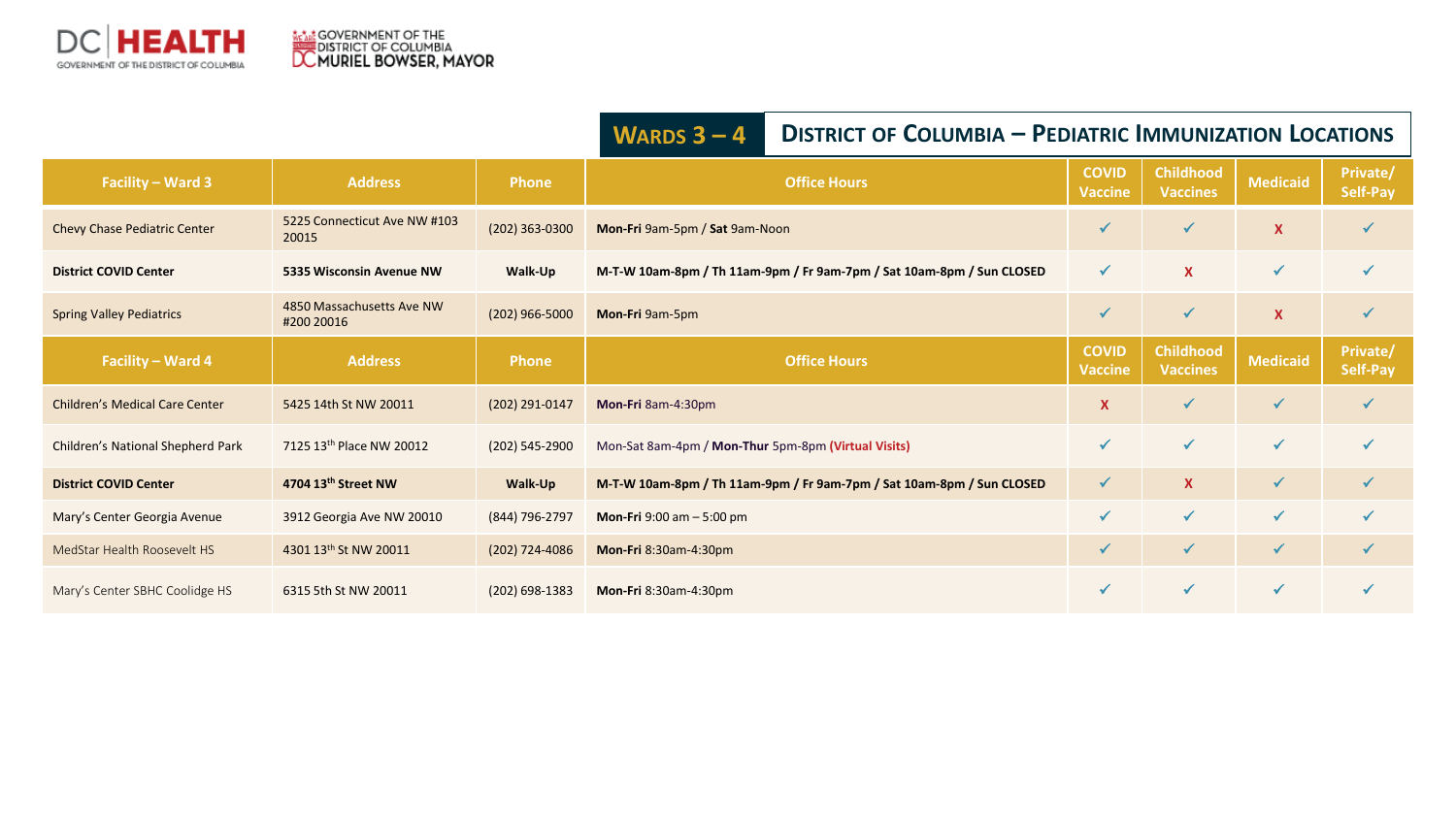<span id="page-6-0"></span>

|                                                                       |                                    | <u>I LUIAINIC IIVIIVIUNIZAITUN LUCAITUNJ</u> |                                                                               |                                |                                     |              |                             |
|-----------------------------------------------------------------------|------------------------------------|----------------------------------------------|-------------------------------------------------------------------------------|--------------------------------|-------------------------------------|--------------|-----------------------------|
| <b>Facility</b>                                                       | <b>Address</b>                     | <b>Phone</b>                                 | <b>Office Hours</b>                                                           | <b>COVID</b><br><b>Vaccine</b> | <b>Childhood</b><br><b>Vaccines</b> | Medicaid     | <b>Private/</b><br>Self-Pay |
| <b>CNMC Dunbar High SBHC</b>                                          | 101 N St NW 20011                  | (202) 724-4086                               | Mon-Fri 8:30am-4:30pm                                                         |                                |                                     | $\checkmark$ | $\checkmark$                |
| Children's National Health Center                                     | 111 Michigan Ave NW 20010          | (202) 986-1467                               | Mon-Fri 8am-9pm / Sat & Sun 10am-6pm                                          | ✓                              | $\checkmark$                        | $\checkmark$ | $\checkmark$                |
| <b>Community of Hope</b><br>Family Health and Birth Center            | 2120 Bladensburg Rd NE 20018       | 202.540.9857                                 | Mon-Wed-Th-Fri 8:30am-5pm / Tues 8:30am-7:30pm / Sat 9am-3:30pm               | ✓                              | $\checkmark$                        | $\checkmark$ | $\checkmark$                |
| <b>CuraCapitol Clinical</b>                                           | 1140 Varnum St NE #208-B<br>20017  | (202) 930-2380                               | Mon-Fri 8am-5pm / Sat 10am-4pm                                                | ✓                              | ✔                                   | $\checkmark$ |                             |
| <b>District COVID Center</b>                                          | 2350 Washington Place NE<br>#105-N | Walk-Up                                      | M-T-W 10am-8pm / Th 11am-9pm / Fr 9am-7pm / Sat 10am-8pm / Sun CLOSED         | ✓                              | <b>X</b>                            | $\checkmark$ | √                           |
| Dr. Marjorie McKnight / Lisa Banner                                   | 106 Irving St NW #2300N 20010      | (202) 291-6257                               | Mon-Fri 7am-4pm                                                               | ✓                              | $\checkmark$                        | ✓            | $\checkmark$                |
| <b>Pediatric Center</b><br><b>Hospital for Sick Children Pharmacy</b> | 1731 Bunker Hill Rd NE 20017       | (202) 832-4400                               | Mon-Sunday 9am-5pm                                                            | ✓                              | $\checkmark$                        | $\checkmark$ | ✓                           |
| Mary's Center Fort Totten                                             | 100 Gallatin St NE 20011           | (202) 847-4387                               | Mon-Fri 8am-6:30pm                                                            | ✓                              | ✓                                   | ✔            | ✔                           |
| <b>Pediatric Professionals PC</b>                                     | 106 Irving St NW #306 20010        | (202) 854-0052                               | Mon 7:30am-6pm / Wed 8am-4:30pm / Tues, Th & Fri 7:30am-5pm / Sat 9am-<br>2pm | X                              | $\checkmark$                        | $\checkmark$ | ✓                           |
| <b>Providence Family Medicine</b>                                     | 1160 Varnum St NE #110 20017       | (202) 854-4090                               | Mon-Fri 8am-4pm                                                               | ✓                              | ✓                                   | $\checkmark$ | ✓                           |
| SOME (So Others Might Eat)                                            | 60 O STREET, NW 20001              | $(202)$ 797-8806                             | Mon-Fri 8:30am-3:30pm                                                         | <b>X</b>                       | $\checkmark$                        | $\checkmark$ | $\checkmark$                |
| The McCuiston Group                                                   | 106 Irving St NW 20010             | (202) 291-6257                               | Mon-Fri 7am-4pm                                                               | ✓                              | ✓                                   | ✓            | ✓                           |
| Unity Health Care, Inc. Brentwood Sq                                  | 1201 Brentwood Rd NE 20018         | $(202)$ 469-4699                             | Mon-Fri 8am-9pm / Sat 8am-2pm                                                 | $\checkmark$                   | ✓                                   | $\checkmark$ | $\checkmark$                |

#### **WARD 5 DISTRICT OF COLUMBIA – PEDIATRIC IMMUNIZATION LOCATIONS**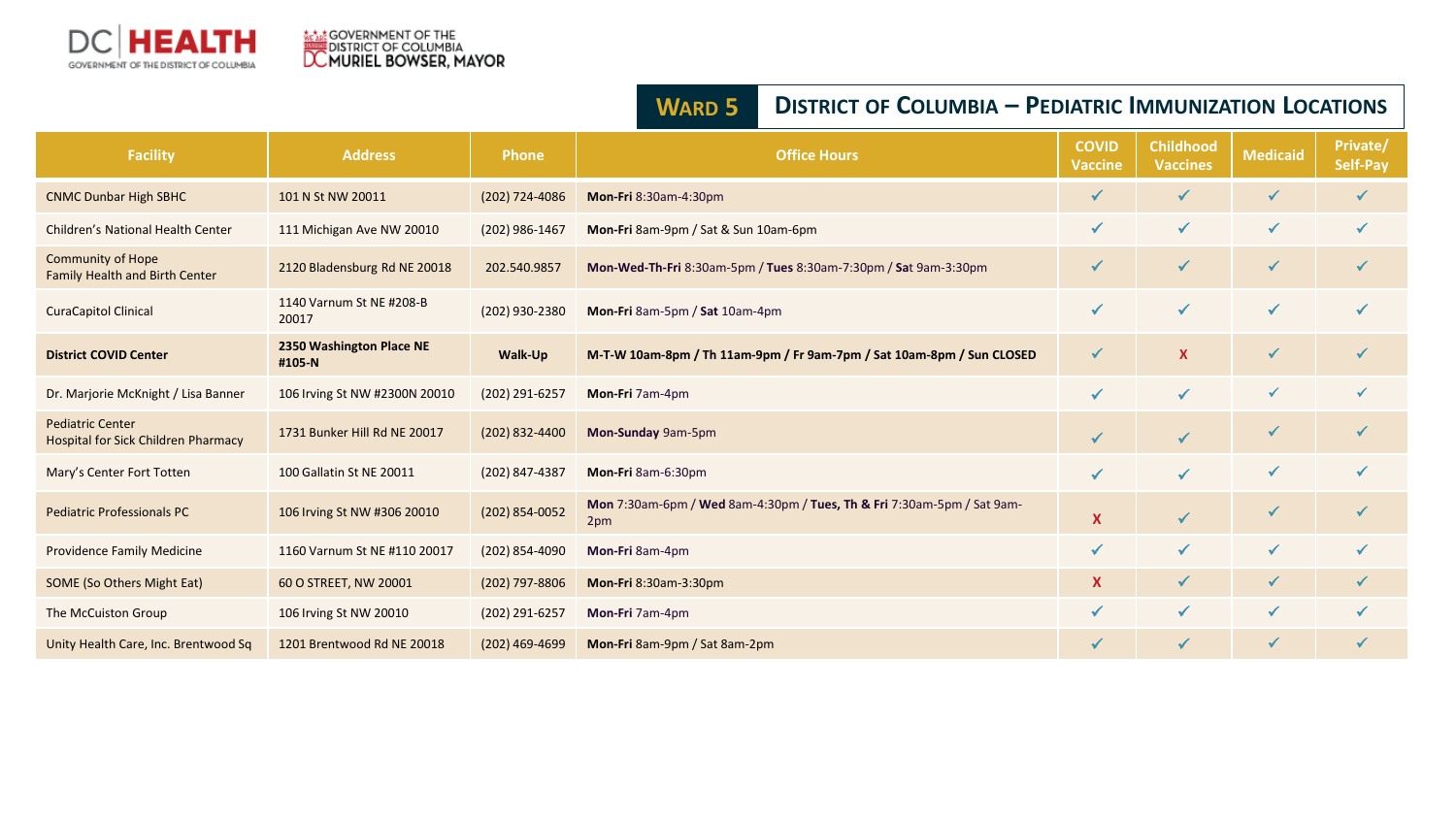<span id="page-7-0"></span>

## **AGAI GOVERNMENT OF THE**<br>DISTRICT OF COLUMBIA<br><mark>DC MURIEL BOWSER, MAYOR</mark>

### **WARDS 6 - 7 DISTRICT OF COLUMBIA – PEDIATRIC IMMUNIZATION LOCATIONS**

| Facility - Ward 6                                                    | <b>Address</b>                           | <b>Phone</b>   | <b>Office Hours</b>                                                                                | <b>COVID</b><br><b>Vaccine</b> | <b>Childhood</b><br><b>Vaccines</b> | <b>Medicaid</b> | Private/<br>Self-Pay |
|----------------------------------------------------------------------|------------------------------------------|----------------|----------------------------------------------------------------------------------------------------|--------------------------------|-------------------------------------|-----------------|----------------------|
| <b>Children's Pediatricians &amp; Associates</b><br>- Capitol Hill   | 650 Pennsylvania Ave SE EC-100,<br>20003 | (202) 833-4543 | Mon-Fri 8am-5pm / Sat 9am-Noon                                                                     | $\checkmark$                   |                                     | $\checkmark$    | ✓                    |
| <b>District COVID Center</b>                                         | 5078th Street NE                         | Walk-Up        | M-T-W 10am-8pm / Th 11am-9pm / Fr 9am-7pm / Sat 10am-8pm / Sun CLOSED                              | $\checkmark$                   | $\mathbf x$                         | $\checkmark$    | ✓                    |
| Georgetown Kids Mobile Medical<br>Clinic/Ronald McDonald Care Mobile | Mobile Clinic                            | (202) 295-0547 | Please Call for Appointments, Days, and Hours                                                      | $\checkmark$                   | $\checkmark$                        | $\checkmark$    | $\checkmark$         |
| Kaiser Permanente Capitol Hill                                       | 700 Second St NE 20002                   | (202) 346-3000 | Mon-Fri 9am-5pm                                                                                    | $\checkmark$                   | $\checkmark$                        | $\checkmark$    | $\checkmark$         |
| Providence Perry Family Health<br>Center                             | 128 M St NW #50 20001                    | (202) 854-3840 | Mon-Fri 8am-5pm                                                                                    | $\checkmark$                   | $\checkmark$                        | $\checkmark$    | ✓                    |
| Unity Health Care, Inc. Southwest                                    | 850 Delaware Ave SW 20024                | (202) 469-4699 | Mon-Fri 8am-5pm                                                                                    | ✓                              | ✓                                   | $\checkmark$    | ✓                    |
| Facility - Ward 7                                                    | <b>Address</b>                           | <b>Phone</b>   | <b>Office Hours</b>                                                                                | <b>COVID</b><br><b>Vaccine</b> | <b>Childhood</b><br><b>Vaccines</b> | <b>Medicaid</b> | Private/<br>Self-Pay |
| <b>Children's Pediatricians &amp; Associates</b><br>- Ft. Davis      | 3839 1/2 Alabama Ave SE 20020            | (202) 582-6800 | Mon-Fri 8am-4pm / Sat 8am-12:00pm                                                                  | ✓                              | √                                   | $\checkmark$    | ✔                    |
| <b>District COVID Center</b>                                         | 3929 Minnesota Avenue NE                 | Walk-Up        | M-T-W 10am-8pm / Th 11am-9pm / Fr 9am-7pm / Sat 10am-8pm / Sun CLOSED                              | $\checkmark$                   | X                                   | $\checkmark$    | $\checkmark$         |
| Elaine Ellis Center of Health                                        | 1605 Kenilworth Ave NE 20019             | (202) 803-2350 | Mon and Wed 10am-6pm / Tues and Th 10am-7pm / Fri 10am-4pm / Sat 10am-<br>2pm                      | $\checkmark$                   | $\checkmark$                        | $\checkmark$    | ✓                    |
| Georgetown Kids Mobile Medical<br>Clinic/Ronald McDonald Care Mobile | Mobile Clinic                            | (202) 295-0547 | Please Call for Appointments, Days, and Hours                                                      | $\checkmark$                   | $\checkmark$                        | $\checkmark$    | ✓                    |
| Unity Health Care, Inc.<br>East of the River                         | 4414 Benning Rd NE 20019                 | (202) 469-4699 | Mon-Fri 8am-5pm                                                                                    | $\checkmark$                   | $\checkmark$                        | $\checkmark$    | ✓                    |
| Unity Health Care, Inc.<br>Minnesota Ave                             | 3924 Minnesota Ave NE 20019              | (202) 469-4699 | Mon-Fri 8am-9pm / Sat 8am-2pm / The 2 <sup>nd</sup> & 4 <sup>th</sup> Sundays of the month 8am-2pm | $\checkmark$                   | $\checkmark$                        | $\checkmark$    | $\checkmark$         |
| Unity Health Care, Inc. Parkside                                     | 765 Kenilworth Terrace NE<br>20019       | (202) 469-4699 | Mon-Fri 9am-5pm                                                                                    | $\checkmark$                   | ✓                                   | $\checkmark$    | ✓                    |
| Unity Health Care, Inc.<br><b>Woodson HS Health Center</b>           | 540 55th St NE #W 101 20019              | (202) 469-4699 | Mon-Fri 8am-4:30pm                                                                                 | $\checkmark$                   | √                                   | $\checkmark$    |                      |